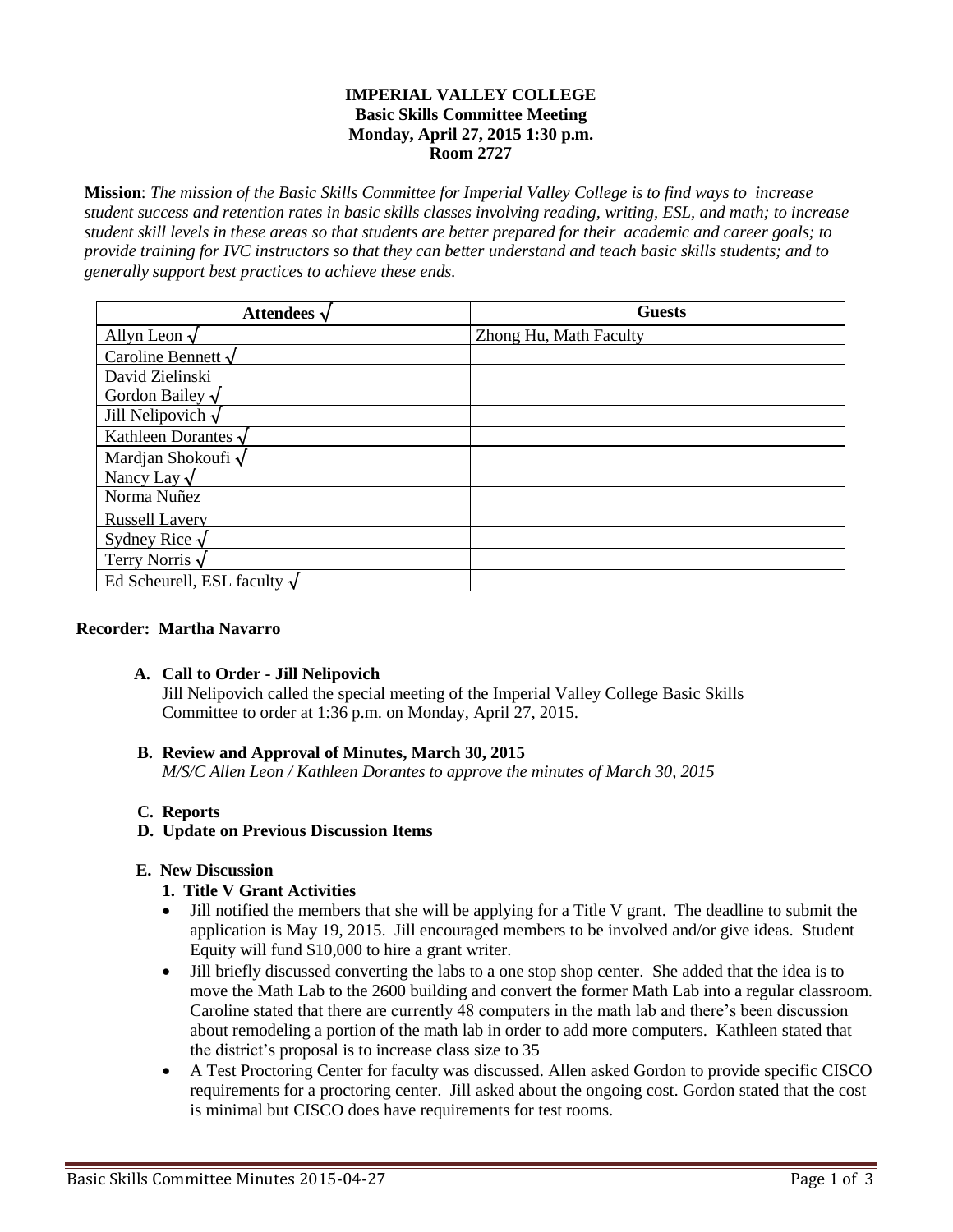# **2. CTE – Gordon Bailey (funding for tutor mentors)**

 Gordon stated that his department could use embedded tutors or interns that can participate in the class and receive credit. He added that this could help students stay on path and will help improve retention rates. Jill will email Ted Ceasar to ask if this can be funded with Student Equity funds.

## **3. Initial Review of Funding Request for Basic Skills**

- Jill is proposing a formal process to request Basic Skills funds for travel, conferences, workshops, and innovative program ideas. She spoke to Michael Heumann about putting together a general funding request. If adopted by Academic Senate, she would like to create an online form.
	- a. *Travel Request*

The members discussed and agreed to change the title of the current Basic Skills Fund Request Guidelines & Application form to Innovative Program and Funding Application. The members would like the following information on the new funding application form**:**

- **Summary** Describe an innovative idea or summary of your proposal. Explain how the proposal contributes to student success and Basic Skills courses, English, ESL and Math. Jill stated that it does not have to be a Basic Skills course, it can also be a Basic Skills concept.
- **Timeline** When activities will occur
- **Budget** Include fringe benefits for faculty and students. Jill stated that Dixie Krimm suggested 11% for faculty and 8.5% for students.
- **Baseline Data-** Data to support the need for program, if applicable
- **Evaluation Process-** Explain how success will be measured
- **Report to the Basic Skills Committee-** This could be via power point presentation or word document. Jill will email a copy of the revised form to the members.
- Jill is also working on a second form. This form will be to report back on any professional development activities, conferences or workshops. Jill went over some of the guidelines:
	- A summary of how the activity will contribute to Basic Skills instruction
	- Foreseeable impact on students success
	- How can the Basic Skills Committee help implement an innovated idea(s) from the conference**?**
	- Report to the Basic Skills Committee via presentation of conference materials
- If there is nothing to report or no materials were provided at the conference, Jill would like members to state that. Jill would like faculty to report back during the semester they attended the conference. The members agreed to vote electronically one week prior to the conference. Jill suggested overestimating when requesting funds and to request them prior to attending the conference. Jill notified the members that any post funding request will be approved in certain situations.
	- b. *Funding for Programs*
		- Jill went over some of the guidelines for software program purchases:
		- State the software or the program you would like to purchase;
		- State the initial cost of the software, and ongoing maintenance, if any;
		- **Summarize how this will contribute to student success and Basic Skills activities;**
		- Provide validation of IT activities in support of your proposal.

Jill suggested consulting with IT on any software purchase in the event that the software needs support.